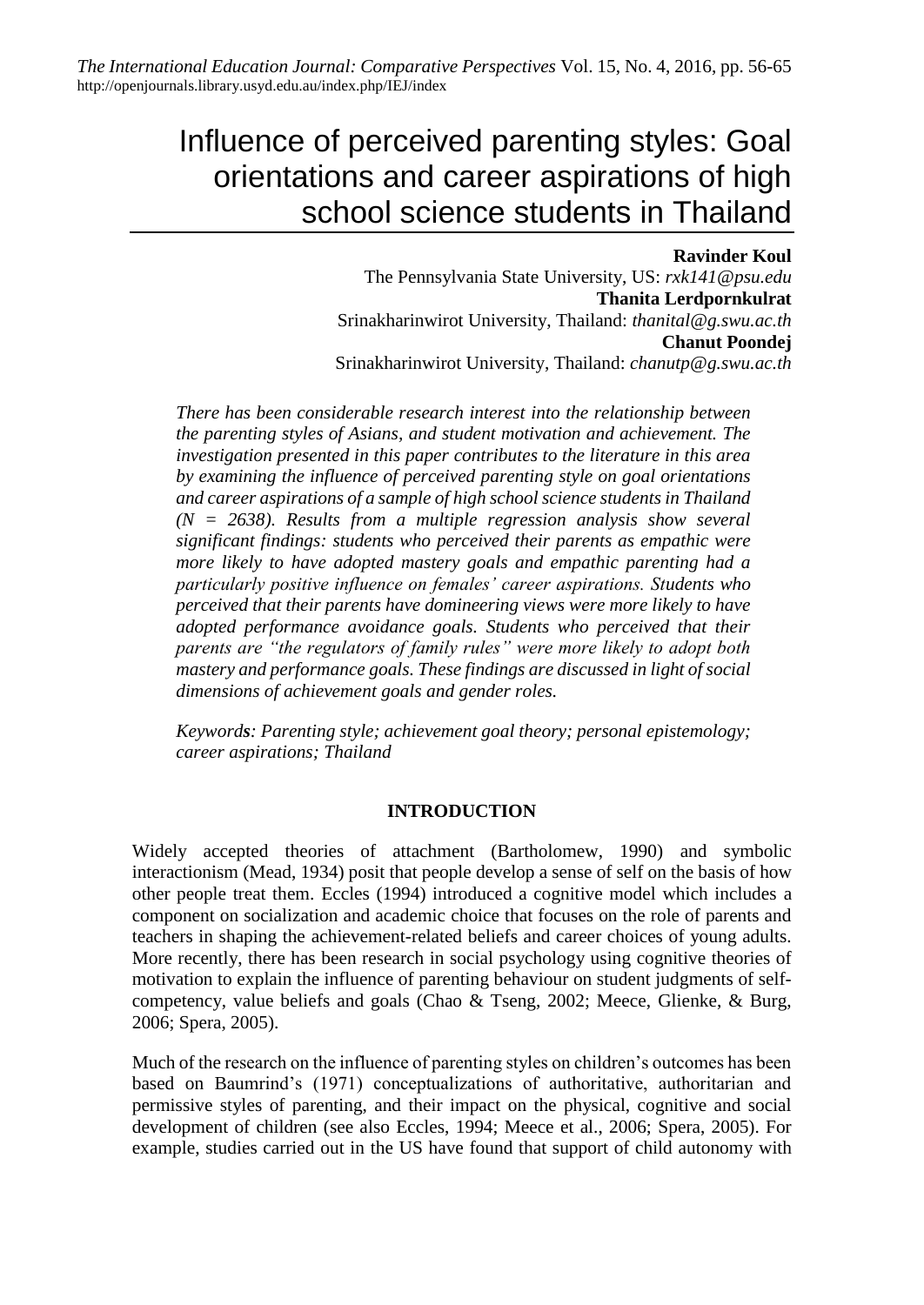authoritative parenting is related to intrinsic motivation while repression of child autonomy with authoritarian parenting is related to extrinsic motivation (Dornbusch, Ritter, Leiderman, Roberts, & Fraleigh, 1987; Ginsburg & Bronstein, 1993; Gonzalez, Doan Holbein, & Quilter, 2002; Leung, Lau, & Lam, 1998). There has also been research in East Asia (i.e. China, Japan, South Korea, etc.) using Baumrind's typology (see Murayama & Elliot, 2009), but some researchers have questioned the direct application of Baumrind's typology within the Asian context (Chao, 1994; Chao & Tseng, 2002). Chao and Tseng (2002) suggest that, because societies differ in terms of family environment and socialization process, the social understandings and meanings of such terms as *parental control* and *warmth* may not be universal (Leung et al., 1998; Steinberg, Lamborn, Dornbusch, & Darling, 1992). It would, therefore, make sense for research to take culturally specific perceptions and descriptions of parenting style into account.

Survey studies on the relationship between parenting style and student motivation have used either a two-dimensional motivational model of *mastery* and *performance* achievement goal orientations or a three-dimensional motivational model of *mastery*, *performance approach* and *performance avoidance* achievement goal orientations (Church, Elliot, & Gable, 2001; Gonzalez, Doan Holbein, & Quilter, 2002; Gonzalez, Greenwood, & Hsu, 2001). Generally speaking, *mastery* goals focus inwardly on mastering a task and personal improvement while *performance* goals focus outwardly on normative outcomes, grades and other external evaluations and comparisons (Hyde & Durik, 2005). A student who endorses a *performance approach* goal wants to demonstrate ability that is superior to others, and a student who endorses a *performance avoidance* goal wants to not appear stupid compared to others (Church et al., 2001). As Gonzalez et al. (2002) note, the three-dimensional motivational model may lead to a more precise depiction and understanding of the nature of the relationship between parenting style and student motivation (p. 466).

The study presented in this paper was carried out in Thailand. A child's perception of parental behaviour is considered to be as important an influence on the child's development as actual parental behaviour (Steinberg et al., 1992), so we assessed Thai students' perceptions of parental behaviours to form the basis of our typology of parenting style. Using a three-dimensional model of motivational achievement goal orientation, we then investigated the influence of the two most commonly perceived parenting styles on students' motivational goals and aspirations for high earning science, math, engineering or related professions.

## **METHOD**

## **Participants**

The educational system in Thailand consists of six years of primary education (called *Prathom*) followed by three years of lower secondary education (called *Mathayom* 1, 2 and 3) and three years of upper secondary education (called *Mathayom* 4, 5, and 6). At the end of lower secondary education, students are tracked into an academic or vocational stream. We collected survey data from every student enrolled in the academic stream in the upper secondary level academic science-math stream in five different schools located in central and north-eastern Thailand. More than 94 percent of responses to our survey were completed (n =  $2638$ , male =  $46\%$ ; female =  $54\%$ ). The proportion of females in our sample and the socio-economic status of all our participants was representative of the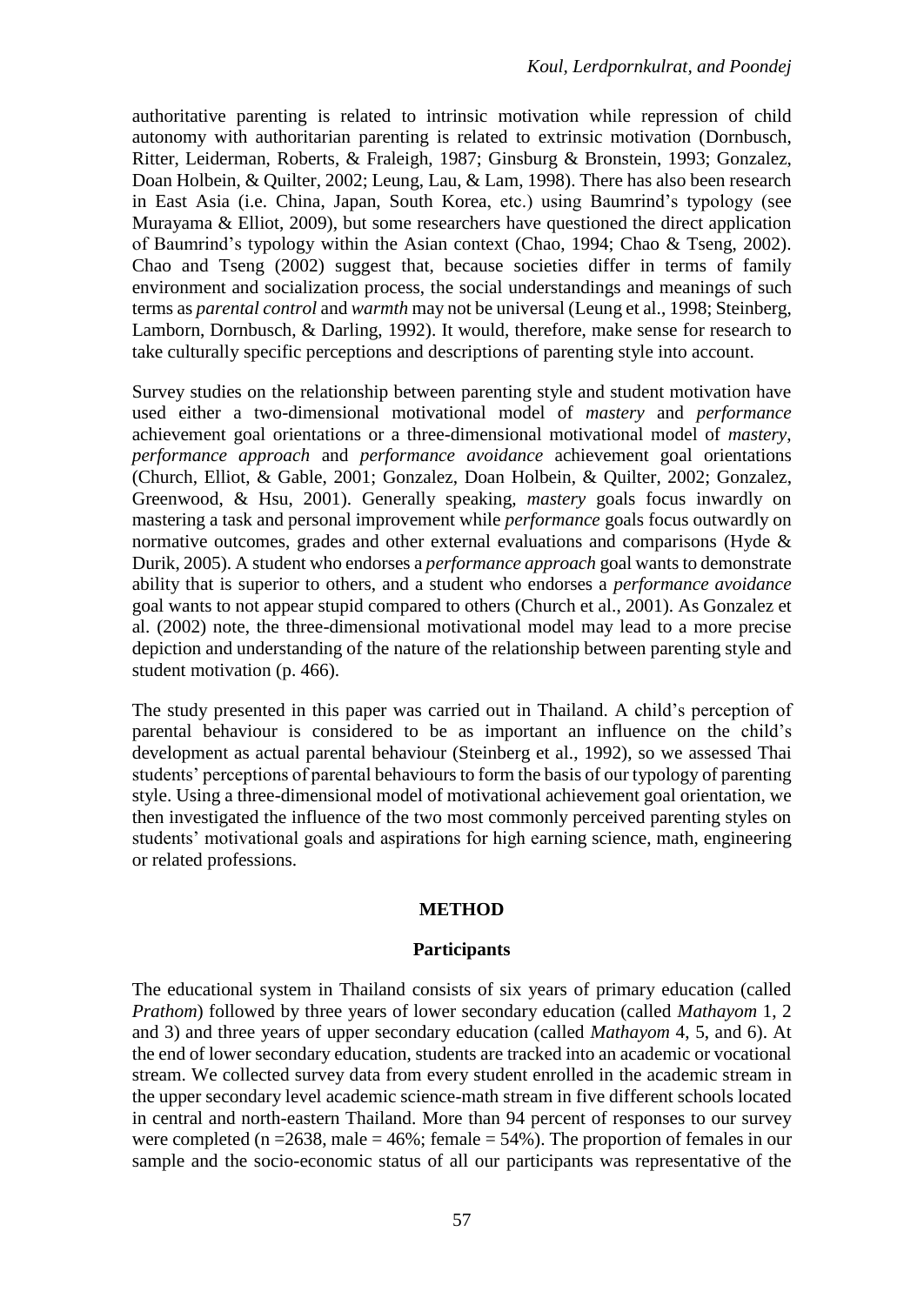population nationwide. A majority (87.5%) of respondents had parents in a marital relationship. More than two-thirds of the students (72.9%) were brought up by both mother and father, 12.5 percent by mother only, 2.7 percent by father only, and 11.9 percent by family relative(s).

#### **Instruments**

The *first* section of the survey asked for general information (e.g., mother's education, father's education and career aspiration). The *second* section of the survey assessed motivational goal orientation toward science (17 items, e.g., "I like to perform tasks in my science class because this makes me learn new things") (Koul, Roy, Kaewkuekool, & Ploisawaschai, 2009). The *third* section of the survey assessed the two most common parenting styles as described by participants in the study: *Pa-dej-garn* or *jao-ra-biab* parenting, and *aou-jai-sai* or *aou-jai-sai-doo-lae* parenting. *Pa-dej-garn* parents are perceived to make all decisions on behalf of their children, put too many demands and restrictions on children, force children to accept what they think is right, and never entertain questions from children. *Aou-jai-sai* parents are perceived to show empathy for their children, encourage verbal give-and-take, and allow children to form their own point of view. Based on informal interviews with a group of students and previous literature, we created a survey to assess participants' perceptions of these parenting styles in relation to their own upbringing. Because past research has found that children may perceive their parents to have different styles of parenting (e.g., Chao & Tseng, 2002), we assessed the parental roles separately. We used a 5-point Likert scale from strongly disagree (1) to strongly agree (5). Data for the main study was collected over a three-month period during September to November 2014 with a survey questionnaire.

## **Analysis**

We analysed data collected in this investigation using exploratory factor analysis with principal components on the correlation matrix of associations and the factor extraction rule based on eigenvalues greater than "1". We chose the principal component method because it obtained a larger proportion of variance compared to principal axis factoring. We conducted both orthogonal (Varimax) and oblique rotations. Both rotation approaches grouped the survey items into the same number of factors. Although the oblique rotation sum of squares loadings was a little better than those for the orthogonal, we report here only the orthogonal solution because it is adequate and more summary information is provided for it by the SPSS statistical software that we used (Henson & Roberts, 2006). Since the significance of a loading gives little indication of the substantive importance of a variable to a factor, we interpreted only factor loadings with an absolute value greater than ".4", which explains around 16 percent of the variance in the variable (Stevens, 1992). In order for data to be of value and of use, the validity and reliability were measured. We calculated Cronbach's alpha, the most common measure of scale reliability, separately for each subscale. Factor loadings ranged from .689 to .770. Alpha values for each sub-scale ranged from .79 to .85. We used the Anderson-Rubin method to calculate scores on each factor for each survey participant. We used each factor score for the subsequent statistical analysis.

We conducted three simultaneous multiple regression analyses (Table 1) with mastery, performance approach, or performance avoidance goal orientation as the criterion variables. The predictor variables in each regression analysis were based on previous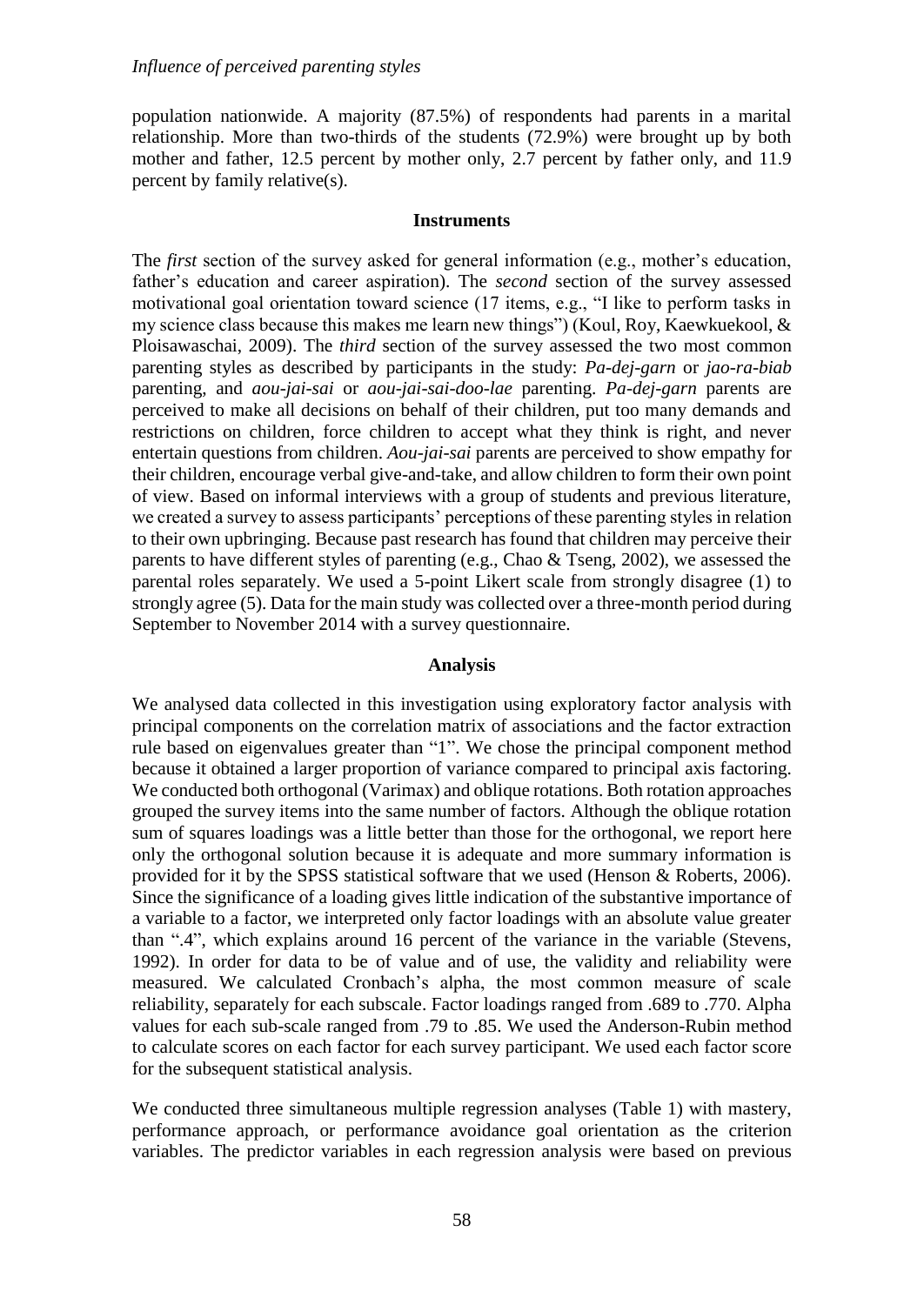research examining the influence of family variables on student motivation (Turner & Johnson, 2003). We chose simultaneous regression (or *Enter*, as it is known in SPSS) because we had no prior idea which variables would create the best prediction equation.

| <b>Achievement</b> goal  | <b>Influence variable</b>  |         | <b>Parameter</b> |          |  |
|--------------------------|----------------------------|---------|------------------|----------|--|
| orientation              |                            |         | estimates        |          |  |
|                          |                            | beta    | t                | D        |  |
| <b>Mastery</b>           |                            |         |                  |          |  |
|                          | Empathic father            | .235    | 10.861           | $.000**$ |  |
|                          | Empathic mother            | .199    | 9.196            | $.000**$ |  |
|                          | Regulators of family rules | .121    | 5.600            | $.000**$ |  |
|                          | Domineering views          | .048    | 2.228            | $.026*$  |  |
|                          | Father's education         | $-.008$ | $-.246$          | .806     |  |
|                          | Mother's education         | .003    | .095             | .924     |  |
|                          | Gender                     | $-.004$ | $-.170$          | .865     |  |
| Performance              |                            |         |                  |          |  |
| approach                 |                            |         |                  |          |  |
|                          | Empathic father            | $-.008$ | $-.350$          | .726     |  |
|                          | Empathic mother            | .068    | 3.028            | $.002**$ |  |
|                          | Regulators of family rules | .076    | 3.378            | $.001**$ |  |
|                          | Domineering views          | .151    | 6.694            | $.000**$ |  |
|                          | Father's education         | .034    | 1.035            | .301     |  |
|                          | Mother's education         | $-.004$ | $-.119$          | .905     |  |
|                          | Gender                     | $-.028$ | $-1.226$         | .220     |  |
| Performance<br>avoidance |                            |         |                  |          |  |
|                          | Empathic father            | $-.049$ | $-2.253$         | $.024*$  |  |
|                          | Empathic mother            | $-.039$ | $-1.783$         | .075     |  |
|                          | Regulators of family rules | .110    | 4.994            | $.000**$ |  |
|                          | Domineering views          | .238    | 10.849           | $.000**$ |  |
|                          | Mother's education         | $-.054$ | $-1.663$         | .096     |  |
|                          | Father's education         | $-.020$ | $-0.616$         | .538     |  |
|                          |                            |         |                  |          |  |
|                          | Gender                     | $-.059$ | $-2.673$         | $.008**$ |  |

| Table 1: Multiple regressions: Influence of perceived parenting style, education, and gender |  |
|----------------------------------------------------------------------------------------------|--|
| on achievement goal orientations ( $n = 2638$ )                                              |  |

 $p < .01$ ,  $p < .05$  Mastery goal orientation adjusted  $R^2 = .111$ , Performance approach goal orientation adjusted  $R^2$  = .034, Performance avoidance goal orientation adjusted  $R^2$  = .082

Prior researchers have concluded that aspirations for high earning science, math and engineering professions provide focus for the influence of home environment on the career decisions of students (Correll, 2001). We used mean monthly salary to code each of the professions aspired to in our survey data as HESME (high earning science, math, engineering or related professions) or Non-HESME (non-high earning science, math, engineering or related professions) ("Thailand average salary income - job comparison," 2007). For example, general physician (US\$1218), dentist (US\$925), engineer (US\$962), and pharmacist (US\$700) were coded as HESME; and low-earning science-related professions, such as nursing (US\$200) and all other professions, were coded as non-HESME. In order to find the influence of family variables that discriminate the student choice between a HESME and Non-HESME profession, we conducted discriminant function analysis (Tables 2 and 3).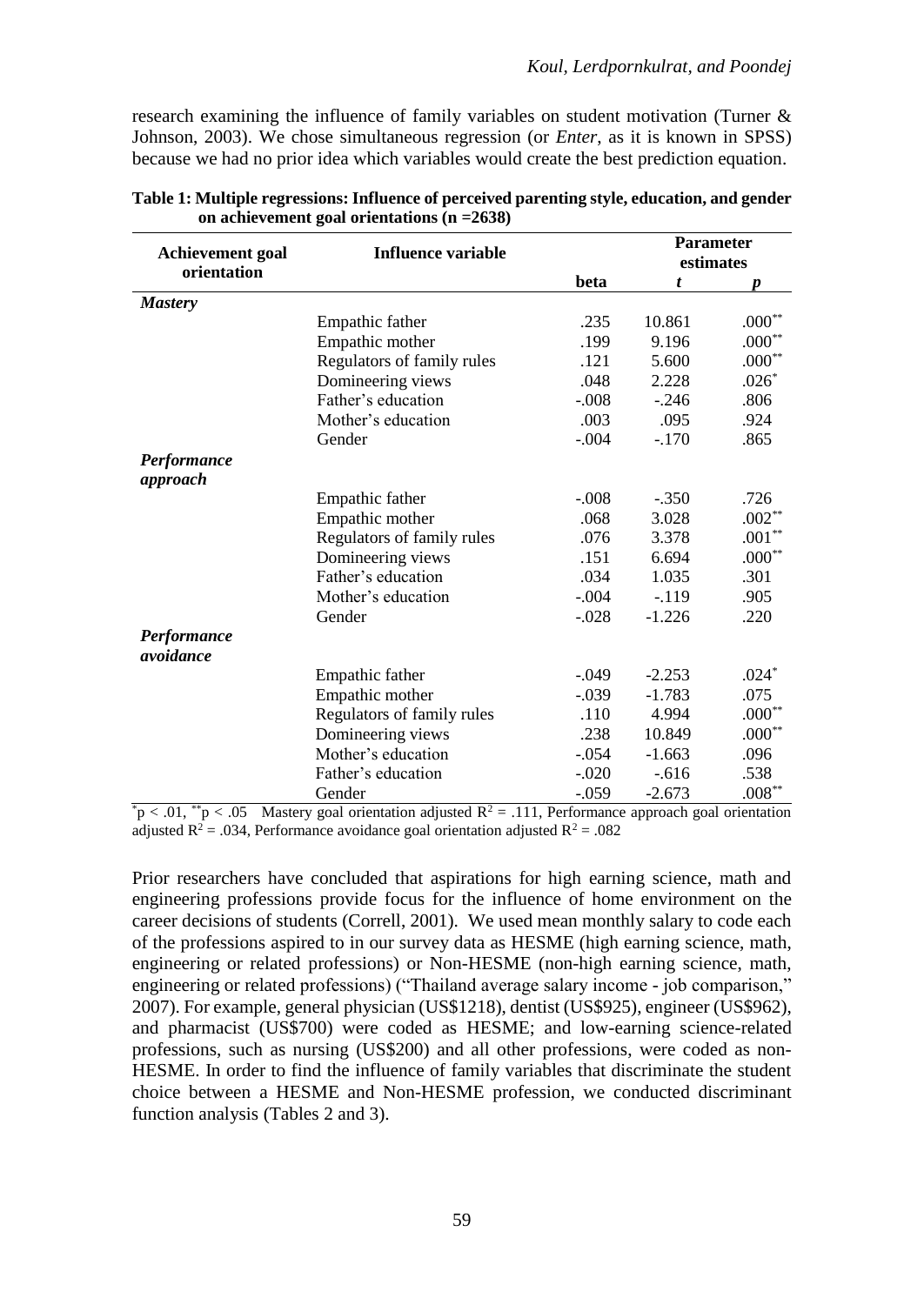#### *Influence of perceived parenting styles*

| <b>GROUP</b>  | <b>VARIABLE TYPE</b>       | Wilks's<br>lambda | <b>F</b> ratio | df   | Sig.     |
|---------------|----------------------------|-------------------|----------------|------|----------|
| <b>FEMALE</b> |                            |                   |                |      |          |
| $(n=1132)$    |                            |                   |                |      |          |
|               | Empathic father            | .995              | 5.316          | 1130 | $.021*$  |
|               | Empathic mother            | .995              | 5.686          | 1130 | $.017*$  |
|               | Regulators of family rules | .999              | 1.066          | 1130 | .302     |
|               | Domineering views          | 1.000             | .166           | 1130 | .684     |
|               | Father's education         | .974              | 30.678         | 1130 | $.000**$ |
|               | Mother's education         | .964              | 42.228         | 1130 | $.000**$ |

**Table 2: Univariate F ratios and Wilks's lambda for predictor variables for female group**  (the model was not significant for the male group)

**\*\***p<.01, **\***p<.05

**Table 3: Standardized canonical discriminant function coefficients and structure coefficients for predictor variables in female group** (the model was not significant for male group)

| <b>GROUP</b>  | <b>Predictor variable</b> | <b>Standardized</b><br>coefficient | <b>Structure</b><br>coefficient |
|---------------|---------------------------|------------------------------------|---------------------------------|
| <b>FEMALE</b> |                           |                                    |                                 |
| $(n = 1132)$  |                           |                                    |                                 |
|               | Empathic father           | .308                               | .304                            |
|               | Empathic mother           | .329                               | .315                            |
|               | Father's education        | .196                               | .732                            |
|               | Mother's education        | .726                               | .858                            |

For females, Group centroids were .225 for students aspiring for HESME professions and -.225 for non-HESME professions

#### **RESULTS**

The Goal Orientation Scale (58% variance) had three factors: mastery goal orientation (6 items, e.g., "I feel satisfied when I learn new things in my science class"), performance goal approach orientation (5 items, e.g., "I feel good when I perform better than other students in science"), and performance avoidance goal orientation (6 items, e.g., "My main goal in science class is to avoid looking stupid in science"). The Parenting Style Scale (59.4% variance) had four factors: *empathic father* (6 items, e.g., "My father was always willing to listen to children's concerns), *empathic mother* (6 items, e.g., "My mother was always willing to listen to children's concerns), *parents are the regulators of family rules* (4 items, e.g., "my father always felt that parents should force their children to behave appropriately") and *parents have domineering views* (4 items, e.g., "My mother always felt that children must accept what she thought was right"). The "empathic mother" and "empathic father" sub-scales measured the perceived degree of parental respect for child's thoughts, feelings and expression. The empathic father and empathic mother sub-scales were found to be conceptually equivalent (Behling & Law, 2000) because the same number of conceptually equivalent factors extracted from the two scales and the same items loaded on each factor, and approximately the same proportion of total variance was accounted by each factor. "The regulators of family rules" sub-scale assessed parental insistence upon complete obedience to parentally established family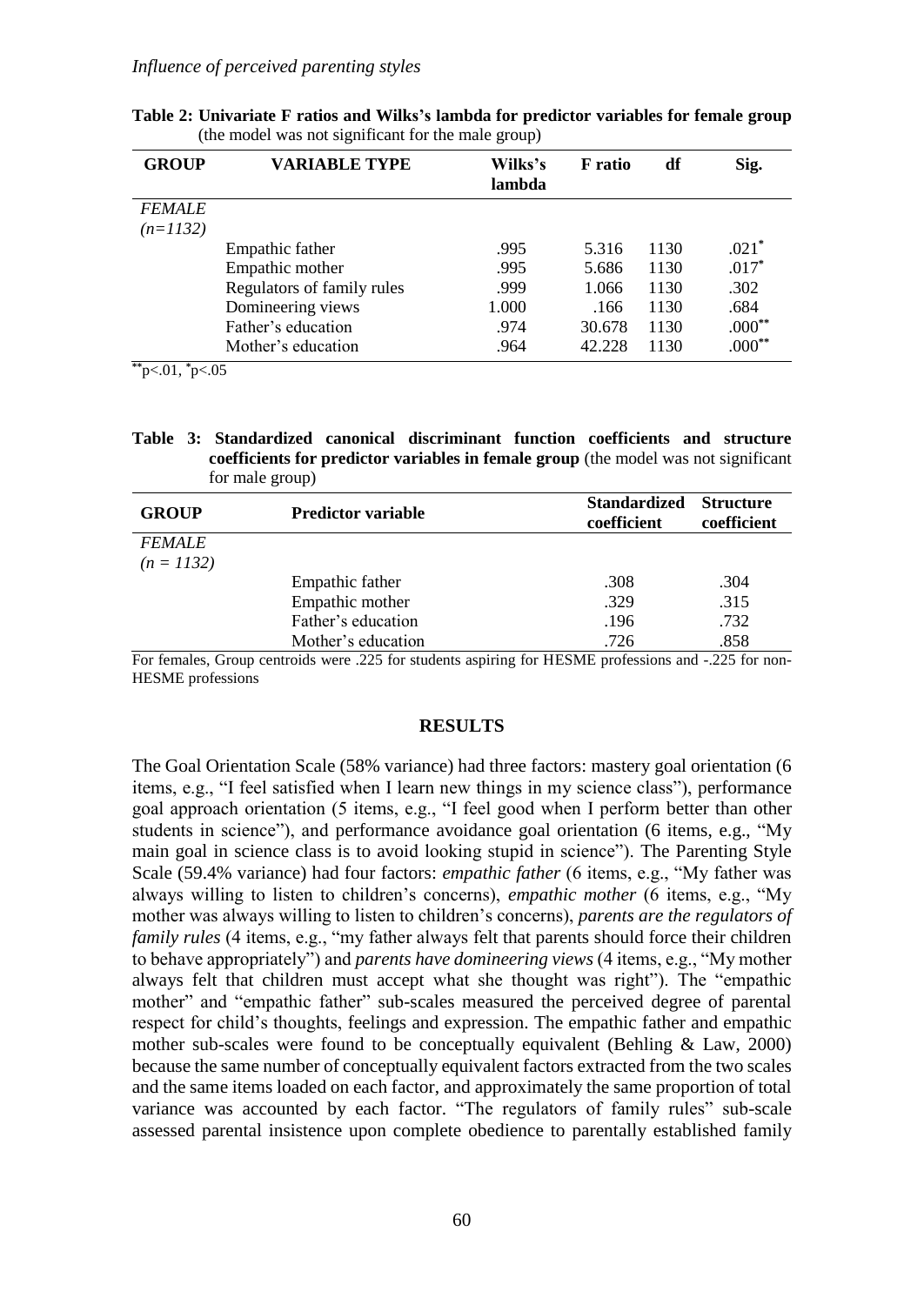rules and regulations. The "domineering views" sub-scale measured the degree to which parents were perceived to force their ideas on the child.

Both males and females in our study perceived their mother to be more empathic than their father. Compared to males, females perceived both their father and mother to be significantly more empathic,  $F = 7.86$ , partial eta squared = .003, and  $F = 29.32$ , partial eta squared = .012, respectively,  $p < .01$ . Compared to females, males perceived their parents to be significantly more "regulators of family rules" and to have "domineering views",  $F = 13.02$ , partial eta squared = .005 and  $F = 9.04$ , partial eta squared = .004, respectively,  $p < 0.01$ . Split-file analysis of variance of each parenting style survey item with gender found that both males and females perceived their mother to be significantly more *the regulator of family rules* and to have significantly more *domineering views* than their father.

Results of regression analysis show the influence of parenting styles on motivational goal orientations. Table 1 presents *b*-values and their level of significance. The largest predictor of performance avoidance orientation was the perception of domineering views  $(b = .273)$ . The perception that father and mother are empathic made the greatest contribution to mastery orientation ( $b = 235$  and .199). The perception that the parents are the regulators of family rules contributed positively to both mastery goals  $(b = .121)$ and performance avoidance goals  $(b = 110)$ . Generally speaking, we found that the males in our study were more oriented towards performance approach and performance avoidance goals than the females and the difference was statistically significant,  $F = 3.87$ ,  $p < .05$ , partial eta squared = .002, and F = 18.62, partial eta squared = .007, p < .01.

Students who aspired for high earning science, math and engineering professions perceived their fathers to be significantly more empathic than the students who aspired for Non-HESME (F = 6.16, partial eta squared = .002,  $p < .05$ ). This difference was true both for males (F = 3.0, partial eta squared = .003,  $p < .05$ ) and females (F = 3.6, partial eta squared = .003,  $p < .05$ ).

Discriminant function analyses found that Boxes' test was insignificant and all log determinants were very similar, which means that the homogeneity of variance assumption was met (Stevens, 1992). The statistical model of family influences was not significant for males, Chi-square = 11.67,  $p = .07$ , which means that the family variables did not significantly discriminate the HESME group from non-HESME group. However, the model was significant for females, Wilks' Lambda = .952, Chi-square = 55.776, p <.01. Discriminant analysis yielded a canonical correlation of .22, explaining about 5.1 percent of variance in the female aspiration for a HESME profession or non-HESME profession. Table 2 shows univariate F ratios and Wilks' Lambda for each of the six influence variables. A high level of education for both parents and the perception of both parents as "empathic" contributed positively to females' aspirations for high earning science, math, engineering and related professions. These four variables showed statistically significant differences in mean values for females' career aspirations, and the classification results showed that 60 percent of the cases were correctly classified. Table 3 shows the standardized coefficients and structure coefficients for each of these four predictors.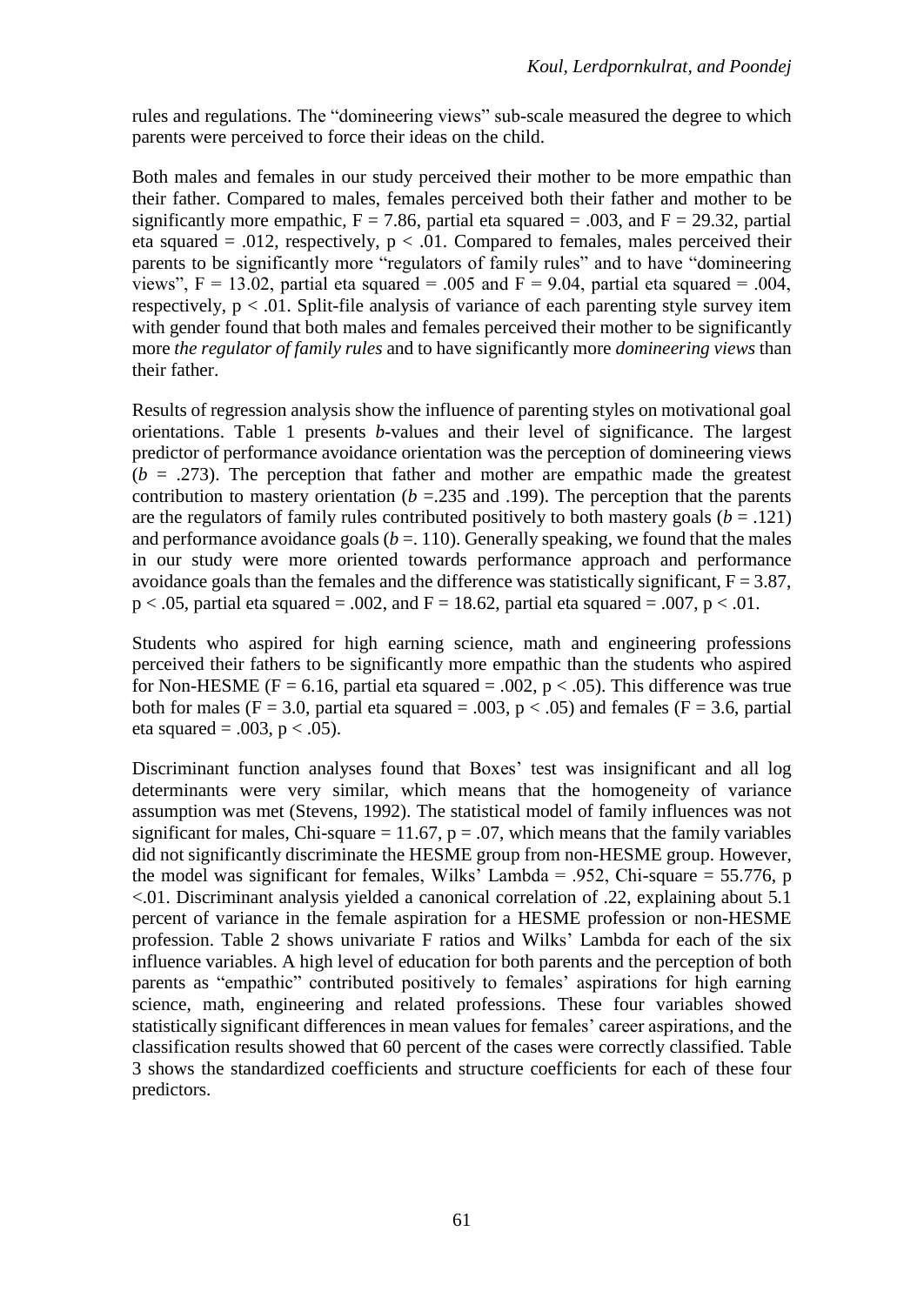## **DISCUSSION AND CONCLUSION**

The American philosopher Dewey (1916) said that the *individual* and the *social* are nested. Dewey's insight describes the nature of what our investigation found in Thailand, and our findings offer cross-cultural validity for his perception. We found that students' beliefs about their parents are associated with their achievement goals for themselves (see also Poortvliet & Darnon, 2010). According to Lau and Yeung (1996), and Chao and Tseng (2002), Asian children may perceive parental regulation of family rules as *domination* or as an *organizational type of control* to promote family harmony. Our investigation found that the endorsement of either mastery or performance goals was associated with the interpretation of parental regulation of the child's behaviour (Chao & Tseng, 2002; Gonzalez et al., 2002; Spera, 2005). We found that the perception of parental control as *domineering* associated with performance avoidance goals, which are *negatively* related to students' self-esteem (Herz & Gullone, 1999) and life satisfaction (Stewart et al., 1998), while the perception of parental control as *caring* associated with mastery goals, which are *positively* associated with self-control, persistence (Zhengyuan et al., 1991) and life satisfaction (Stewart et al., 1998). These findings (the results as summarized in Tables 1, 2 and 3) corroborate widespread evidence from research conducted in the US on the association between students' perception of others and their beliefs about themselves and academic tasks; namely, that positive evaluation of others is linked to mastery goals (Kaplan, 2004) and positive representation of self, including high levels of self-efficacy and self-esteem (Arbona & Power, 2003; Laible, Carlo, & Roesch, 2004).

The significant positive association that we found between females' perceptions of both their father and mother as empathic, and their aspirations for HESME professions was notable since family factors (parental education and parenting style) have no significance in relation to the career aspirations of males in our study. In another investigation with a similar population of high school students in Thailand, we found gender differences in career aspirations that may result from stereotype effect and social preferences (Correll, 2001; Koul, Lerdpornkulrat, & Chantara, 2010). Koul et al. (2010) found that males aspired for HESME professions at a higher rate than females not because they valued science more than females or because they had higher grade-point-averages than females. They did so, partly, because they perceived they were simply more suited for HESME professions. Koul et al. (2010) also found that higher levels of biology and physics classroom anxiety negatively impacted the aspirations of females but not males for HESME professions. Findings from these investigations suggest that females use their emotional states and emotional support as a source of information about their competency to aspire for HESME professions. Therefore, family role models and persuaders are especially critical sources of self-efficacy beliefs for females. The results draw attention to the nested nature of motivation and social environment and, particularly for females, the influence of affective elements on student motivation and career aspirations.

## **IMPLICATIONS**

The results of this study have important implications for parents and education counsellors. Because students' perceptions of parenting styles have an effect on their achievement goal orientations, the *empathic* parenting style would be emphasised and *domineering views* should be avoid within the family context in Asian countries.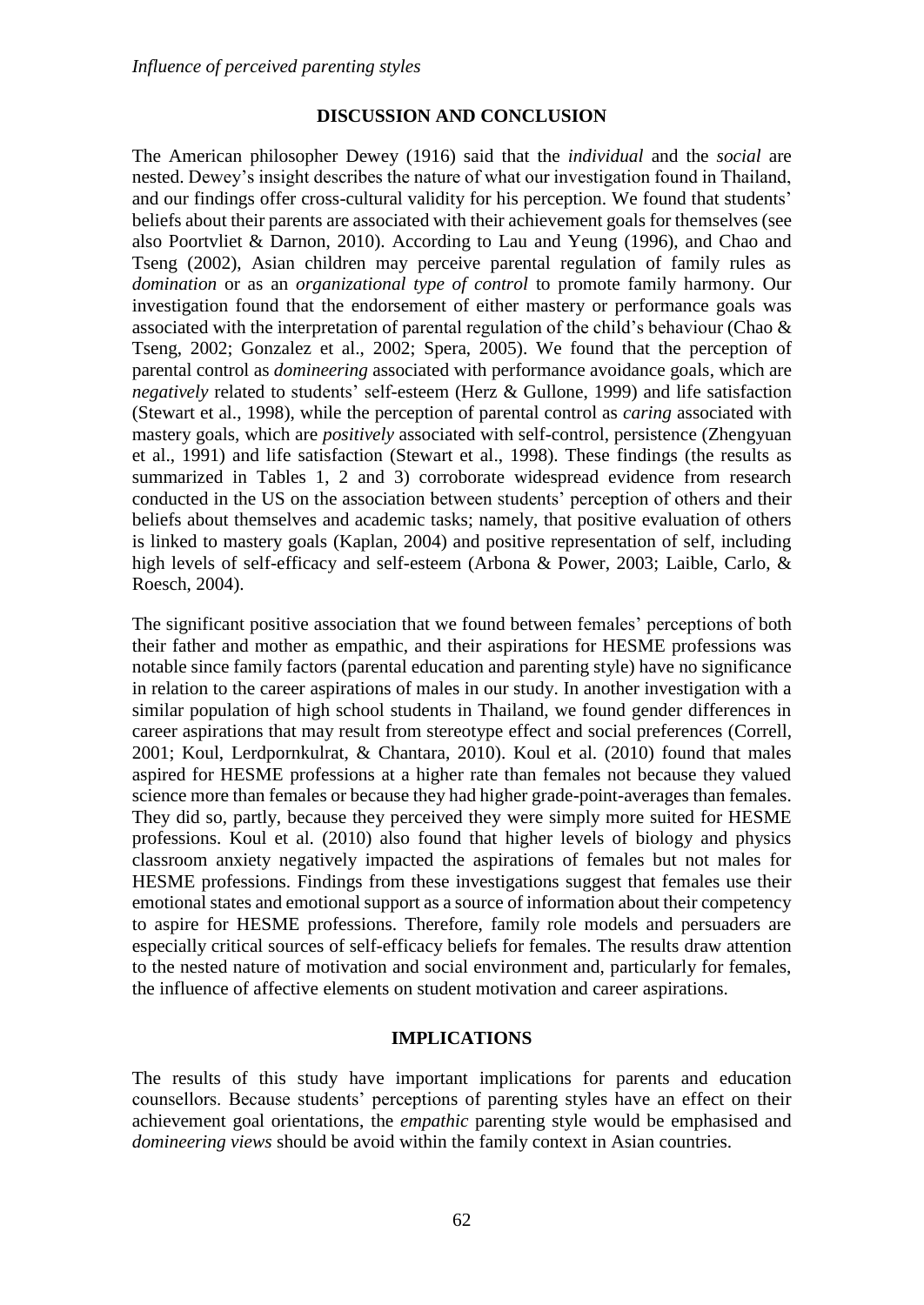### **LIMITATIONS AND DIRECTIONS FOR FUTURE STUDY**

There are limitations related to the collection of our data. One potential limitation is related to the survey data collection techniques: students may not feel encouraged to provide accurate, honest answers. For a better understanding of the different aspects of student views and experiences, a mixed methods design should be considered as a methodology for the future study. A second potential limitation is related to the measurement of students' perceptions of parenting styles which were assessed in relation to their own upbringing, but the true parenting styles of their parents may not be the same as that perception. Future research should consider overcoming these limitation to provide more robust results.

#### **REFERENCES**

- Arbona, C., & Power, T. G. (2003). Parental attachment, self-esteem, and antisocial behaviors among African American, European American, and Mexican American adolescents. *Journal of Counseling Psychology, 50,* 40-51.
- Bartholomew, K. (1990). Avoidance of intimacy: An attachment perspective. *Journal of Social and Personal Relationships, 7*, 147-178.
- Baumrind, D. (1971). Current patterns of parental authority. *Developmental Psychology Monographs*, *4* (Part 1), 1-103.
- Behling, O., & Law, K. S. (2000). *Translating questionnaires and other research instruments: Problems and solutions.* Thousand Oaks, CA: Sage.
- Chao, R. K. (1994). Beyond parental control and authoritarian parenting style: Understanding Chinese parenting through the cultural notion of training. *Child Development, 65*, 1111-1119.
- Chao, R. K., & Tseng, V. (2002). Parenting of Asians. In M. H. Bornstein (Ed.), Handbook of parenting. Vol. 4: Social conditions and applied parenting (2<sup>nd</sup> ed., pp. 59 – 93). Mahwah, NJ: Lawrence Erlbaum Associates.
- Church. M. A., Elliot, A. J., & Gable, S. L. (2001). Perceptions of classroom environment, achievement goals, and achievement outcomes. *Journal of Educational Psychology, 93*, 43-54.
- Correll, S. J. (2001). Gender and the career choice process: The role of biased selfassessments. *American Journal of Sociology, 106*, 1691-1730.
- Dewey, J. (1916). *Democracy and education*. New York: The Free Press.
- Dornbusch, S. M., Ritter, P. L., Leiderman, P. H., Roberts, D. F., & Fraleigh, M. J. (1987). The relation of parenting style to adolescent school performance. *Child Development, 58*, 1244-1257.
- Eccles, J. S. (1994). Understanding women's educational and occupational choices: Applying the Eccles et al. model of achievement-related choices. *Psychology of Women Quarterly, 18*, 585-609.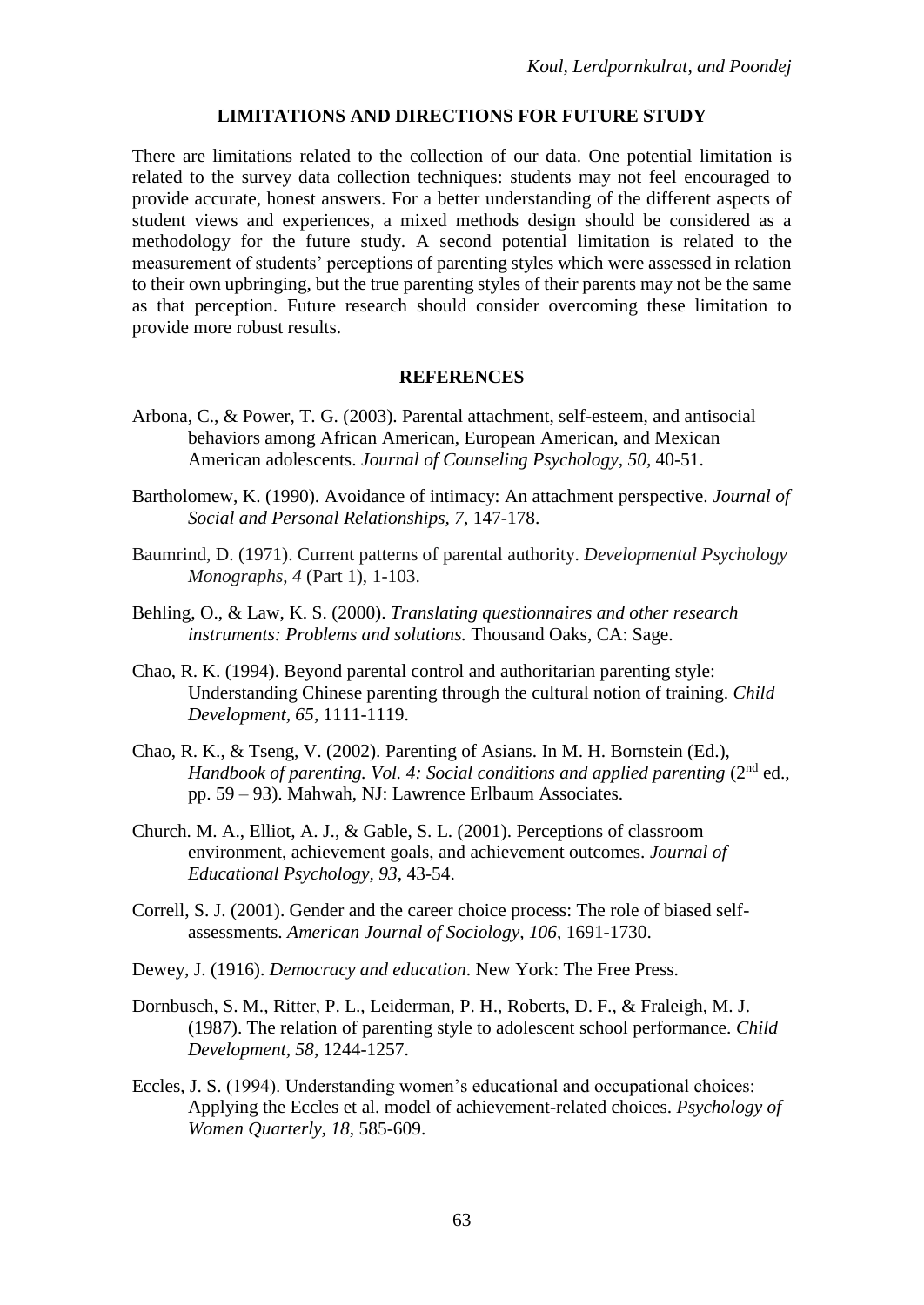- Ginsburg, G. S., & Bronstein, P. (1993). Family factors related to children's intrinsic/extrinsic motivational orientation and academic performance*. Child Development*, *64*, 1461-1474.
- Gonzalez, A. R., Doan Holbein, M. F., & Quilter, S. (2002). High school students' goal orientations and their relationship to perceived parenting styles. *Contemporary Educational Psychology, 27*, 450–470.
- Gonzalez, A. R., Greenwood, G. E., & Hsu, J. W. (2001). Undergraduate students' goal orientations and their relationship to perceived parenting styles. *College Student Journal, 35*(2), 182-192.
- Henson, R. K., & Roberts, J. K. (2006). Use of exploratory factor analysis in published research: Common errors and some comment on improved practice. *Educational and Psychological Measurement, 66*, 393-416.
- Herz, L., & Gullone, E. (1999). The relationship between self-esteem and parenting style: A cross-cultural comparison of Australian and Vietnamese adolescents. *Journal of Cross-Cultural Psychology, 30*, 742-761.
- Hyde, J. S., & Durik, A. M. (2005). Gender, competence, and motivation. In A. J. Elliot and C. S. Dweck (Eds.). *Handbook of competence and motivation* (pp. 375-391). New York: Guilford Press.
- Kaplan, A. (2004). Achievement goals and intergroup relations. In P. R. Pintrich and M. L. Maehr (Eds.), *Advances in research on motivation and achievement: Vol. 13. Motivating students, improving schools: The legacy of Carol Midgley*, (pp. 97– 136). United Kingdom: Elsevier.
- Koul, R., Lerdpornkulrat, T., & Chantara, S. (2010). Relationship between career aspirations and measures of motivation toward biology and physics, and the influence of gender. *Journal of Science Education and Technology, 20,* 761-770.
- Koul, R., Roy, L., Kaewkuekool, S., & Ploisawaschai, S. (2009). Multiple goal orientations and foreign language anxiety, *System, 37,* 676-688.
- Laible, D. J., Carlo, G., & Roesch, S. C. (2004). Pathways to self-esteem in late adolescence: The role of parent and peer attachment, empathy, and social behaviors. *Journal of Adolescence, 27*, 703−716.
- Lau, S., & Yeung, P. P. W. (1996). Understanding Chinese child development: The role of culture in socialization. In S. Lau (Ed.), *Growing up the Chinese way: Chinese child and adolescent development* (pp. 29–44). Hong Kong: The Chinese University Press.
- Leung, K., Lau, S., & Lam, W. L. (1998). Parenting styles and academic achievement: A cross-cultural study. *Merrill-Palmer Quarterly, 44*(2), 157–172.
- Mead, G. H. (1934). *Mind, self and society*. Chicago: University of Chicago Press.
- Meece, J. L., Glienke, B. B., & Burg, S. (2006). Gender and motivation. *Journal of School Psychology, 44*, 351-373.